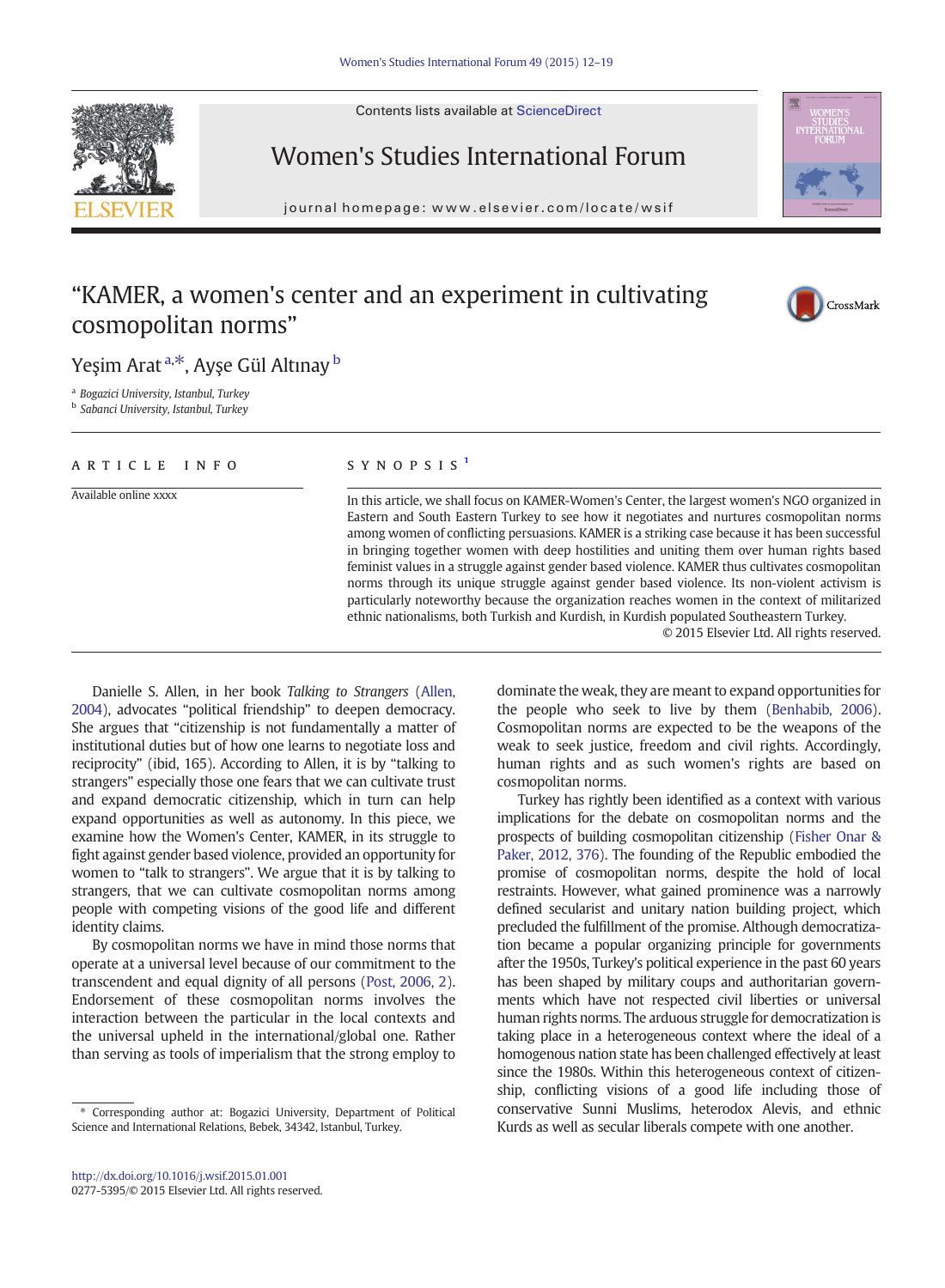Nora Fisher Onar and Hande Paker examine how women's groups with different persuasions and diverse understandings of women's rights come together over particular goals, to shed light on cosmopolitan practices (ibid). In this article, we shall focus on one specific women's organization, KAMER-Women's Center, to see how it negotiates and nurtures cosmopolitan norms among women of conflicting persuasions. KAMER is a striking case because it has been successful in bringing together women with deep hostilities and uniting them over human rights based feminist values in a struggle against gender based violence. KAMER thus cultivates cosmopolitan norms through its unique struggle against gender based violence. Its nonviolent activism is particularly noteworthy because the organization reaches women in the context of militarized ethnic nationalisms, both Turkish and Kurdish, in Kurdish populated Southeastern Turkey.

We briefly explore how KAMER does so in the two neighboring provinces of Tunceli and Elazig based on research we conducted from January 2006 to June 2007 on gender based violence in Turkey. As part of this project, we visited twenty of the twenty-three local provincial KAMER organizations in Eastern and Southeastern Turkey.<sup>2</sup> We conducted in depth interviews with 83 women associated with KAMER including those in positions of leadership as well as others who received support from KAMER and attended the "awareness workshops" convened by the organization. We were able to conduct focus groups with women who attended or were attending these workshops. We made use of secondary materials published by KAMER, including the project evaluation report commissioned by the organization in 2006.

### CONTEXT of KAMER ACTIVISM: intertwining of the global and the local with Kurdish and feminist links

KAMER generates a dialog between cosmopolitan norms and local concerns in a globalizing context. After 1980, Turkey exposed itself not merely to global markets but also to the influence of expanding universal human rights regimes. In 1985, she signed the Convention on the Elimination of All Types of Discrimination against Women (CEDAW). In 1987, she applied to the European Union for membership, recognized the right of individual complaint to the European Commission of Human Rights, and later signed both the Council of Europe and the United Nations Conventions for Prevention of Torture and Inhuman Treatment ([Toprak, 1996, 97](#page-7-0)–98). In 1990, she signed the Paris Charter for a New Europe and in 1992 the Helsinki Summit Declaration on Human Rights. In 1999, Turkey became a candidate country to the EU and began accession negotiations in 2005.

It was in this context where institutional endorsement of universal human rights norms deepened that identity based conflicts surfaced in Turkey. Meanwhile, feminist ideas penetrated Turkish borders, and a significant feminist movement began demanding the expansion of women's rights. The concept of women's rights as human rights gradually permeated the society. Concomitant with this opening up was the intensification of Kurdish revolt against the state and the armed struggle that followed. In the 1990s, both the feminist movement as well as the Kurdish insurrection were inspired by and made the universal concepts of human rights pertinent in the local context. Problems of hierarchy, patriarchy, domination as well as rights to self-preservation, cultural rights, and group rights became familiar concepts. Both the Kurdish issue and the local feminist context were shaped in the global context of cosmopolitan norms. KAMER was founded in this juncture. We shall briefly underline the local underpinnings of this juncture.

## Local Kurdish context

The Kurdish minority in Turkey can be examined, in Appadurai's words "as a metaphor and a reminder of the betrayal of the classical national project"([Appadurai, 2006,](#page-7-0) [43](#page-7-0)). Even though the war of independence (1919–1922) was fought by a coalition of Muslim groups, particularly Turks and Kurds, against the Greeks in the West, Armenians in the East, and the French in the South, soon after the establishment of the Republic of Turkey, a separate ethnic and linguistic Kurdish identity was formally denied [\(Yegen, 1996\)](#page-7-0). During the formative years of the Republic, between 1924 and 1938, there were 18 revolts in the Eastern regions of the country and 16 of these involved the Kurds (Kiriş[çi & Winrow, 1995\)](#page-7-0). In 1937-38, the local resistance to national state authority in Dersim – a province we shall further discuss in this paper – was used as a pretext to a major state operation which resulted in massacre, annihilation, and the renaming of the province as Tunceli. The relationship between the Turkish state and the Kurdish groups took its most violent turn after 1980s as the PKK (Workers' Party of Kurdistan) emerged in armed struggle against the state for independence. Between the years 1984 and 1999, at least 30 thousand people died in combat between the state and PKK, hundreds of people disappeared, at least 3500 villages were evacuated and at least two million people were internally displaced ([Bozarslan, 2008, 352](#page-7-0)–353).

The centralizing Turkish state failed to provide economic development and political liberalism to the Kurdish dominated Eastern region. Economically the most underdeveloped in the country, the region was not offered the educational and health services available to other regions. As late as 1992, the GNP per capita in most eastern provinces was merely about \$300 in contrast to the \$2032 average in Turkey (cited in [Bozarslan,](#page-7-0) [2008, 334](#page-7-0)). Kurdish demands for cultural rights such as education in mother tongue were denied and severely repressed. Until the late 2000s, the state aimed to enforce homogeneity to cultivate a unified nation of Turks. Meanwhile, as Nicole Watts put it, "pro-Kurdish" activists, "linked by ideas, institutions, technology and travel" established a "Virtual Kurdistan West" [\(Watts, 2004, 122](#page-7-0)) in pursuit of Kurdish rights. The local ethnic conflict was framed as a human rights issue by the Kurds despite the efforts of the Turkish state to the contrary.

### Local feminist context

The expanding feminist consciousness and feminist discourse in Turkey were the other important links to the cosmopolitan human rights regime in the local context of KAMER ([Arat, 2008;](#page-7-0) [Berktay, 2001; Bora & Günal, 2002\)](#page-7-0). Since the early 1980s, second wave feminism began taking root in Turkey. Women organized in defense of their rights and in defiance of the state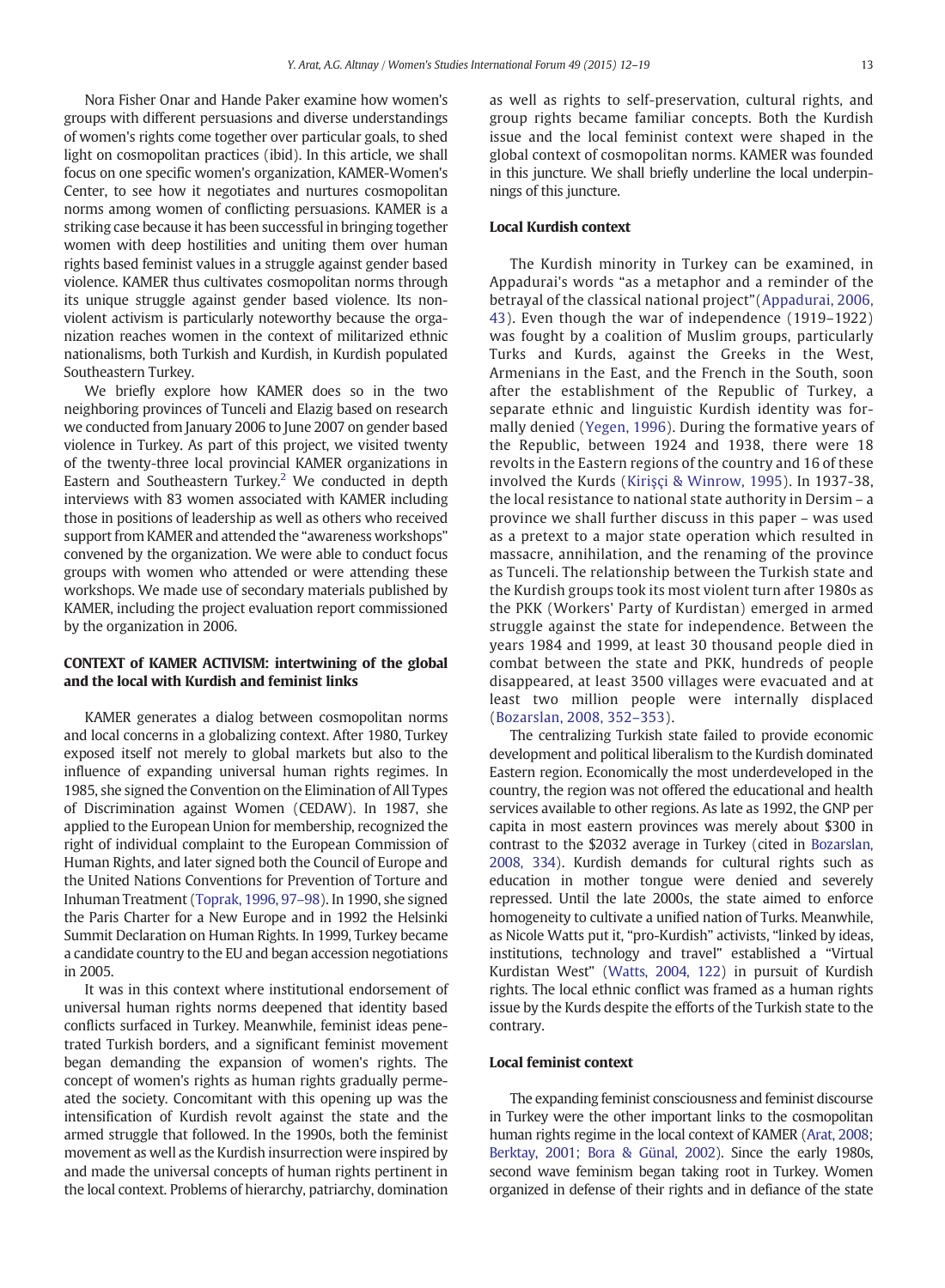and the communal norms that restricted women's choices and controlled their lives. The feminist rhetoric upheld women as individuals in control of their personal lives.

The 1975–1985 Decade for Women declared by the United Nations and the CEDAW acted as major catalysts in mobilizing women in defense of their rights. Feminists in Turkey made their first important public statement with a petition campaign organized in 1986 to demand the implementation of the Convention. The CEDAW framework with its periodic reviews and the extensive criticisms made by the Committee for all breaches of women's rights strengthened the position of feminists in the local context and legitimized their demands.

Feminists in the local context prioritized domestic violence as a major problem around which to organize (Altı[nay & Arat,](#page-7-0) [2007](#page-7-0)). A major street demonstration against domestic violence towards women took place in 1987. The protest initiated a series of events, which led to the establishment of Mor Çatı Kadın Sığınma Vakfı (Purple Roof Women's Shelter Foundation) in Istanbul in 1990 and Kadın Dayanışma Vakfı (Women's Solidarity Foundation) a year later in Ankara. Both aimed to open shelters and after much struggle, established their purpose. The foundations provided counseling services to women who experienced domestic violence and became a major voice in legitimizing opposition to domestic violence in the country. The women's movement grew over the years and women became important actors in the amendments of the Civil Code and the Penal Code along universal human rights. Both amendments were important legislative devices in women's struggle against violence toward women and the propagation of cosmopolitan norms. The revised codes assumed that women's rights were human rights. In line with the universally accepted understanding of these rights, law makers deleted vestiges of formal inequalities from both the civil code and the penal code and moved towards a legal framework insuring a more substantive equality.

# KAMER: foundation and activism

Both the Kurdish revolt and the women's movement precipitated an increasing awareness of human and women's rights. Even though KAMER does not define itself as a Kurdish group, it is predominantly made up of Kurdish women. The association was found and operates within a war zone of militarized ethnic nationalisms in a globalizing world. Its transnational human rights feminism, which is its most important defining feature, is nurtured by the experience of this violent ethnic strife. The founder of KAMER, Nebahat Akkoç, personally survived the worst of state violence in the course of ethnic confrontation and gradually discovered feminism. Both Nebahat Akkoç and her husband were school teachers engaged in leftist politics in the 1970s and later in Kurdish politics and human rights activism. Nebahat Akkoç's husband was arrested, tortured and imprisoned. In 1993, he was killed by an unidentified assailant, in what is euphemistically called an "extrajudicial killing." At the time her husband died, Nebahat herself was the president of the local Diyarbakır branch of a teacher's union, Eğit-Sen, recruiting large numbers of men and women to the union. After her husband's death, she became one of the founders of the Human Rights Association in Diyarbakir and took her husband's death to court, both in Turkey and later in Europe (personal interviews with N. Akkoç, also see [Belge, 2012\)](#page-7-0).

As a result of false allegations, and because she was rumored to be a possible candidate for DEP, the Kurdish Democratic Labor Party, she was taken into custody in February 1994 (personal interview with Akkoc). Her house was raided, during which fake documents 'proving' her links to PKK were left in her room to criminalize her. In custody, she was severely tortured. She was exhibited in front of television cameras as an "armed terrorist". Her court case led to imprisonment, but was annulled by a higher court. Nebahat, no simple victim, later took her torture and her husband's murder to the European Court of Human Rights and received compensation from the Turkish state, which she used to establish KAMER. The European Union and the universal human rights framework it upheld played a crucial role in shaping local circumstances and local politics. Turkey's institutional engagement with the EU, provided both the normative justification as well as the financial means to advance cosmopolitan values, human rights at large and women's rights specifically in the local context.

Under these circumstances, Nebahat Akkoç decided to engage in gender politics. Her experience of gendered violence under custody and her marginalization in human rights activism as a "widow" were critical in her decision. She had also witnessed and shared the plight of many other women as a woman teacher and as the wife of a prison inmate waiting in long lines with other wives. With these experiences in stock, she read and learned about feminism and women's movements. In 1995, she attended the international HABITAT meeting taking place in Istanbul and participated in the Women's Initiative for Peace. In 1996 she helped organize March 8 celebrations taking place for the first time in Diyarbakır. Later that year, she helped a feminist women's rights organization from Istanbul conduct its survey on women's lives in the region. As Nebahat and her friends carried out interviews for this project and listened to the violence laden stories of women in their region, they decided that they could and should do something on their own to fight this oppression at the local level. They knew the region, spoke Kurdish, had witnessed firsthand the violence women were subjected to and had experienced their share of gender based violence [\(Akkoç, 2002, 206](#page-7-0) as well as our personal interviews with Akkoç and other members of KAMER). In 1997, Nebahat Akkoç led her friends to found KAMER.

Located in the heartland of Southeast Anatolia, in the Kurdish dominated city of Diyarbakir, KAMER was thus born in response to local needs. The members of the organization frequently narrate the story of Nasreddin Hoca, the fictitious religious teacher to explain how and why they organized: One day Hoca was falling from a rooftop and one of those who watched him exclaimed, "Hoca is falling, quick, call a doctor". As he was falling, he retorted back, "No, no, I don't need a doctor, I need another who also fell from a roof top". The KAMER women heeded Hoca's advice. They saw and continue to see themselves as people who all fell from rooftops trying to share their experience with others who are also falling so that all of them can commiserate to recover from their falls.

As this Hoca story suggests, KAMER is an NGO organized to heal, support and empower women. Empowerment literature tells us that empowerment work involves "identifying the strengths of individuals", "connecting them with others so that they can augment their strengths" and "obtaining additional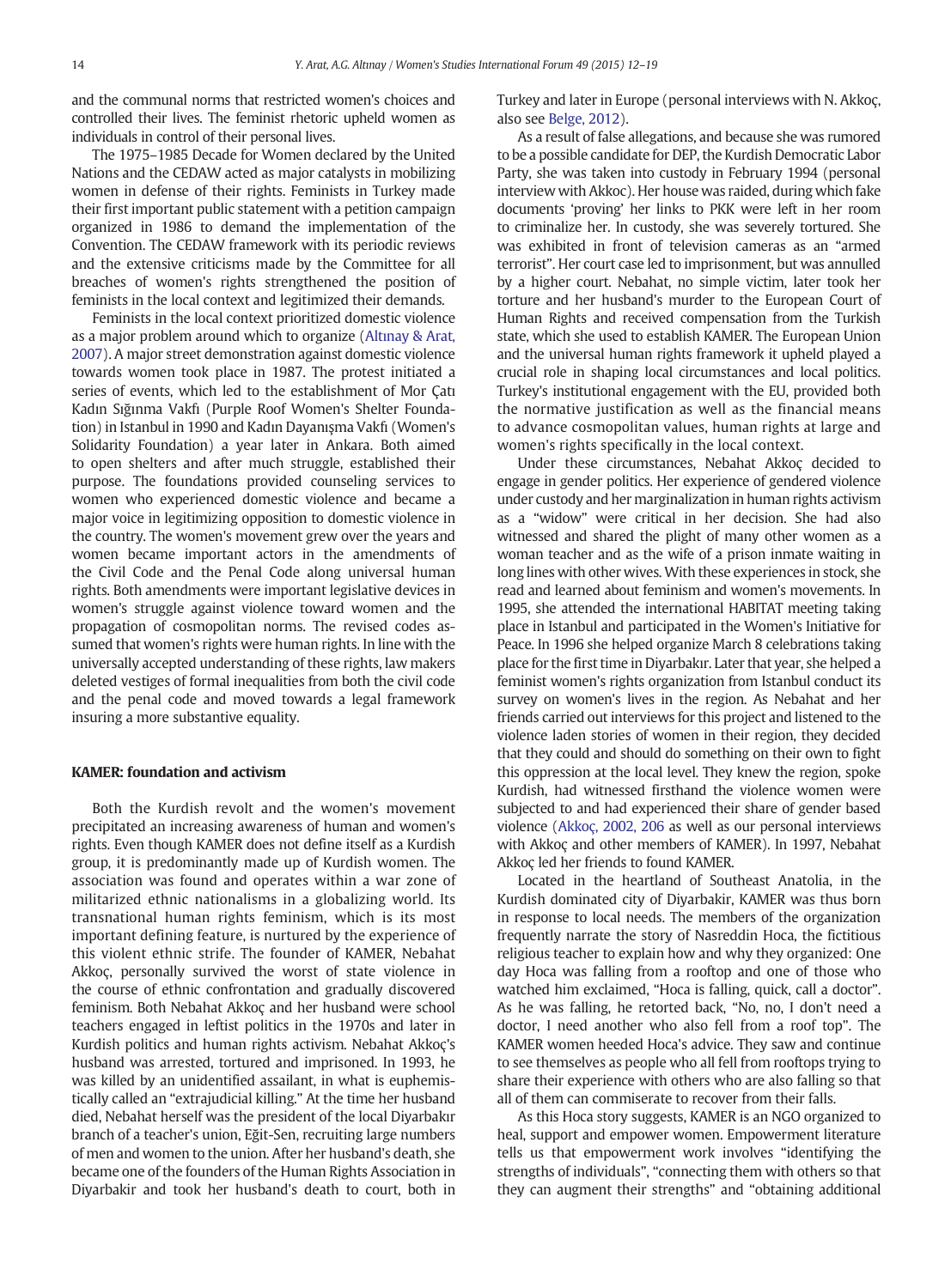resources for individuals so that they can achieve independence" (Lum cited in [Busch & Valentine, 2000, 86\)](#page-7-0). KAMER women do all this and more to empower women and generate prospects for violence-free lives. They travel across the mountainous plains of Eastern and Southeastern Anatolia to reach women "survivors" and stand in solidarity with them in their struggle against the violence in their lives.

The NGO literature warns us against the potential and actual problems of empowerment work. Richa Nagar [\(Nagar & Raju,](#page-7-0) [2003\)](#page-7-0) has exposed the unspoken hierarchies of class, caste and language in the collective she worked with in India. Along with the members of the collective she observes that "elitism and hierarchies within the NGO structures parallel and reproduce the very hierarchies that they are ostensibly interested in dismantling" [\(Sangtin Writers & Nagar, 2006, 114\)](#page-7-0). She warns against professionalization of organizational structures in women's NGOs and how donors dominate the terms, imposing standardization and homogenization of grassroots strategies. Worst of all, NGOs cannot even discuss the problems of hierarchy in their own organization because of professionalization geared to meet the perfunctory demands of the donor agencies [\(Nagar & Raju, 2003, 5; Sangtin Writers & Nagar,](#page-7-0) [2006\)](#page-7-0).

KAMER squarely confronts these problems that critics of empowerment NGOs like Nagar underline. KAMER members are all women who have experienced gender based violence as well as ethnic, religious, or socioeconomic violence in their personal lives. All of them have attended consciousness raising groups before they began standing in solidarity with others who have similar experiences. They regularly meet to discuss the problems they confront in their work, are keenly aware of problems of hierarchy and professionalization and address them lest they arise.

Nebahat Akkoç writes that in establishing KAMER, their aim was to "question violence, be aware of violence and make others aware of violence, do something for ourselves" ([KAMER, 2007b,](#page-7-0) [15\)](#page-7-0). In this spirit, KAMER began its successful "Awareness Workshops." The aim in these workshops, literally called "group work" by KAMER members, is to empower women by making them aware of different types of violence in their lives, and help them resist this violence through more effective communication skills. Group work exposes its participants to the basics about feminism, rights, citizenship and democracy which are ultimately about cosmopolitan values. These workshops, usually have 10 to 20 women and last about 13 weeks. In the first two weeks, women who become part of the "group work" learn about "active listening" techniques to develop means of deepening empathy and to better communicate with the people around them. Later, when they discuss the topic of violence and violence toward women, they share their personal experiences of violence and discuss means of confronting them. Through these workshops women become aware of the pervasiveness and impact of violence in their lives and go through painful personal and political transformations. They confront their own prejudices towards others different from them. They realize their responsibilities to themselves, their immediate and broader communities in leading dignified lives. Learning the language of human rights feminism is the critical tool in this transformation that generates further propagation of this language.

The facilitators in the workshops are very careful not to give formulaic answers to the women attending the workshops,

i.e., to not tell women what so as to avoid patronizing them. They expect from and give unconditional respect to the women who need their support, do not judge them and aim to develop empathy. Yet they encourage women to be self-confident, learn to say no, when they do not want to do something, develop stronger selves and respect themselves. Women identify "learning to say no" as one of the key components of this awareness work [\(KAMER, 2007a\)](#page-7-0).

Equipped with these tools, those who attend KAMER workshops usually turn around and begin transforming their familial relationships with their husbands, children or their inlaws. Even though no one pushes them to end cycles of violence at home or in their close circles, women gain the skills and confidence to transform themselves and their relationships.

KAMER carries on its group work in all the 23 provinces of South East and East Anatolia where it has established centers as well as close to 200 districts. By 2006, it had carried out these workshops with more than 10 000 women ([KAMER, 2007a 11;](#page-7-0) [KAMER, 2007b, 9](#page-7-0)). Every province has a woman from Diyarbakir responsible for that particular province. These women visit their provinces regularly, make the preparations for establishing new centers, develop contacts to initiate the workshop groups and locate women who will be coordinators in these new centers.

Besides this "group work," KAMER uses other strategies to struggle against violence. It has established "Emergency Support Lines" in its centers to reach women exposed to violence or rather to give them the opportunity to reach KAMER. These women usually get psychological counseling, protection, sometimes jobs and bus tickets to other cities for security reasons, because women physically violated usually need to hide in other cities to avoid the persistent pursuit of their violators. Between 2003 and 2006, KAMER undertook a project on honor killings through which about 200 women sought help from the center. Recognizing that violence against women is intimately linked to early childhood socialization, KAMER also initiated day care centers which provide nonsexist child-care, a radical battle to break the cycles that entrench violence. To empower women with income generating skills, in some of its 23 centers, KAMER organizes handicraft studios; in Diyarbakır, Kars and Mardin, there are small restaurants run by women who attended KAMER workshops. All in all, by 2007, KAMER had reached some 30,000 women since its inception in 1997 ([KAMER, 2007a, 11\)](#page-7-0).

#### Global networks and local autonomy

The international links it has developed and global networks that support KAMER initiatives are also behind KAMER's success in reaching numerous women and touching their lives. These networks help cultivate the cosmopolitan human rights norms that sustain KAMER's feminism at the same time as they allow the group to be independent of local political blocks. KAMER can thus have the autonomy to be the feminist group that it is.

Before its inception, women who founded KAMER worked with a feminist organization, Women's Human Rights Project (WHRP) that had been connected to transnational feminisms since 1990s in the West of Turkey. The founding group was inspired to engage in feminist organizing as they carried out a survey that WHRP did in collaboration with Women Living Under Muslim Law. After it was founded, volunteers from the shelter foundation Mor Çatı (Purple Roof) in Istanbul and Kadın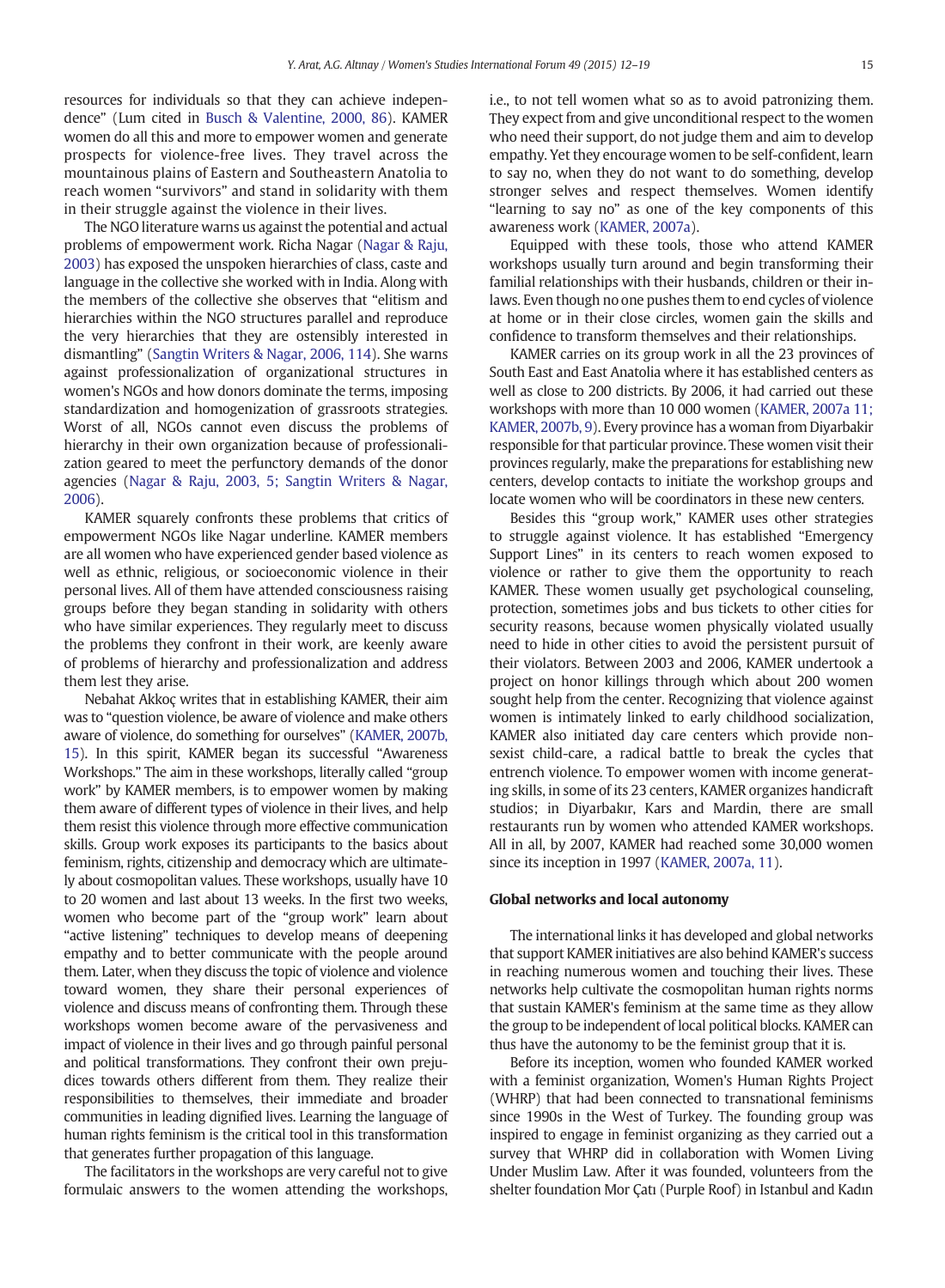Dayanışma (Women's Solidarity) in Ankara helped train KAMER volunteers in handling cases of violence towards women. Both institutions received funds from abroad and were internationally linked. KAMER thus found out how to apply for international funds and became an important beneficiary of global funds. One of its first sources of funding was money raised by an Iranian Kurdish feminist academic based in Canada, Shahrzad Mojab. One of the most important projects named "An Opportunity for Every Woman" (Her Kadın için Bir Fırsat) that allowed KAMER to spread in the region, was financed by Chrest Foundation, the Open Society Institute and the European Union. The Heinrich Böll Foundation provided key support at different stages of KAMER's ten years of work in the region. Other funders included the European Commission, the Oak Foundation, the Swedish Consulate in Istanbul, Swedish International Development Cooperation Agency, and the Bernard van Leer Foundation.The KAMER group consulted with the Rehabilitation Center for Victims of Torture in Berlin ([KAMER, 2004, 20](#page-7-0)). In 2004, they collaborated with Amnesty International in the Amnesty campaign "End Violence Against Women." There were also personal links. KAMER members attend conferences and exchange experiences with feminists abroad. A number of them have visited Sweden, the Netherlands, Germany, India, and Armenia, in many cases going abroad for the first time in their lives ([KAMER, 2004, 2005, 2006](#page-7-0)). Feminists from Europe and elsewhere are also frequent visitors at KAMER.

These international links and global networks that support KAMER allow the group to define itself as an independent feminist organization which insists on its autonomy from any political group or party in the region. An important key to KAMER's success operating in a conflict zone and among religious and ethnic groups which have traditionally been biased against one another has been its independent or autonomous status. Autonomy does not mean lack of political engagement. KAMER is engaged in feminist politics, but it does mean eschewing financial or political links to existing political parties of any persuasion as well as the state and being able to use its funds for purposes defined as part of its mission.

As a group of women many of whom have Kurdish backgrounds, in a region that is polarized by war and PKK recruiting among the friends and relatives of some of these women, remaining autonomous has not been an easy task for KAMER members. For many Kurdish women especially those who are affiliated with, support or work for the Kurdish political party in the region, KAMER is seen as an irresponsible apolitical group, if not a traitor to the cause. For the representatives of the state, the bureaucrats, soldiers or ordinary Turkish women, KAMER's Diyarbakir background is a liability in itself. They assume that anyone from Diyarbakir is a PKK supporter if not its militant working to undermine the unity of the state. KAMER, on the other hand, works with women of all groups, including but not limited to Kurdish, Turkish, Arab, Sunni, and Alevi.

Being autonomous is crucial for KAMER not only because it works with groups that see one another as potential or real enemies but also because it has to collaborate with numerous institutions to protect women in physical danger, including the public security office, the police, the gendarme, the public prosecutor, the local bar association, the governor of the province, the Institution of Social Services and Protection of Children, the State Registry of Births. To this end, it has to transcend prejudices and maintain the confidence and trust of various state institutions. A focus on the two neighboring provinces of Tunceli and Elazig that are a foil to one another can help us better understand how KAMER's awareness raising through an autonomous feminist discourse is both its weakness as well as strength in transforming the gender relations in the region and locally planting the seeds of cosmopolitan citizenship.

#### Tunceli and Elazig

Tunceli province which was called Dersim till 1937 is one of the least economically developed regions of Eastern Anatolia with few links to the broader economy. Agriculture is its main economic activity; however the mountainous terrain of the province leaves little land to cultivate. Neither private nor public investment is made and trade and services are also underdeveloped.

Alevi Kurds constitute the majority of the Tunceli population ([www.tunceli.gov.tr\)](#page-7-0), [\(White & Jongerden, 2003](#page-7-0)). Alevis are a non-Sunni Muslim minority in Turkey and Alevi women are active participants in socio-economic and political life of the province. Women in Tunceli are visible in the streets without any head covers, going about their business and working outside the home.

Dersim-Tunceli had been a semi-autonomous region since the Ottoman times, with the help of its tough geography, where the apparatuses of the modernizing Ottoman Empire, and later, the Turkish state had not been able to establish themselves. Determined to maintain this status, Dersim remained resistant to any form of governing until the state initiated a major military campaign in 1937–38, killing at least 7000 people and leaving thousands homeless [\(Bruinessen, 1994; Be](#page-7-0)şikçi, 1992). Dersim renamed Tunceli, was placed under military rule, and began to be administered from Elazig, its neighboring province, until it became a province again in 1946. Violent conflict with the national state continues to define the collective memory of the inhabitants. This memory contributes to forces of irreverence against the state, with several armed militant groups, including the PKK, having strong roots in the province.<sup>3</sup>

The neighboring Elazig is a foil to Tunceli [\(www.Elazig.gov.tr;](#page-7-0) [www.wikipedia.org/wiki/Elaz%B1%C4%9F#Ekonomi\)](#page-7-0). It is an economically developed center in Eastern Anatolia with abundant natural resources in minerals and agricultural land. The Keban Dam on Euphrates which began its operation in 1975 contributed to the diversification of Elazig economy based on industry, farming and trade. The majority of the population is Sunni Muslim, religious, nationalist and conservative. In the city streets most women walk with their headscarves. There is a small Alevi district in the city center, but it is more like a ghetto. In the general elections, both the nationalist and the religious vote in Elazig have always been higher than their average in Turkey. As such, the Kurdish populated pro-PKK Tunceli and the conservative pious Elazig are hostile neighbors with different worldviews who blame one another for their problems.

#### KAMER in Tunceli and Elazig

KAMER became active in Tunceli and Elazig in 2005. Cigdem, $4$  an experienced veteran with Sunni Arab origins, was responsible for initiating the KAMER workshops and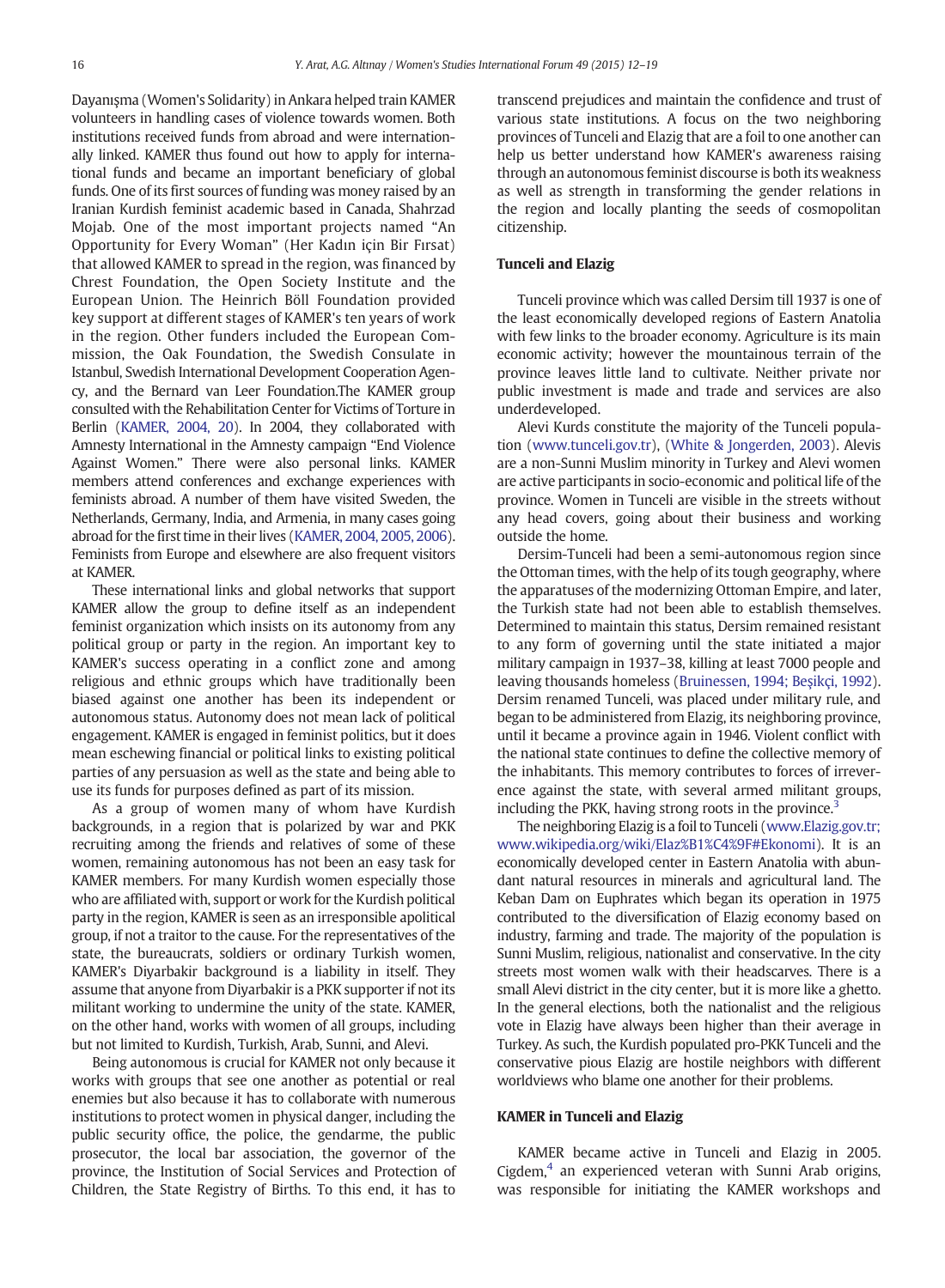opening the centers in these two provinces. Even though she was very respectful of local sensitivities and careful to cultivate responsive contacts through personal acquaintances, Tunceli was a difficult region to develop a cosmopolitan feminism that could override the preoccupation of its Alevi Kurdish population with the Kurdish issue. PKK that was carrying on a guerilla war against the state had a strong hold and many sympathizers in the province. Tunceli had one of the few female mayors in the country and she was from DEHAP the Kurdish party sympathetic to PKK. Under the circumstances KAMER's call for unconditional nonviolence or an autonomous universal feminist discourse did not resonate well. People of Tunceli were deeply engaged with violence against the state and prioritized the issue. KAMER's autonomy meant collaboration with the state rather than fighting on the side of PKK and feminism was a luxury in a context where Alevi women who did not have the orthodox Sunni religious constraints on them, like being subservient to husbands, already felt strong.

Moreover, locally there was already a women's association, Ana Fatma, that the DEHAP mayor had helped establish. Even though not very active, it was the neighborhood organization that nurtured conservative Kurdish Alevi identities and cultivated the local suspicion against the state for its violence against Kurds and Alevis. Local women resented those from their ranks who began attending KAMER which was seen as a rival to Ana Fatma. They distrusted a group of women coming from the Kurdish populated Diyarbakir and identifying themselves as autonomous feminists rather than PKK supporters. Some of the women who began attending KAMER meetings told us that Ana Fatma members discouraged them from attending KAMER, claiming that one had to choose which side to belong. Cigdem kept on inviting Ana Fatma to KAMER, to no avail.

March 8 celebrations were another challenge. KAMER did not want to participate in the walk organized by the women's platform in the city because they expected pro-PKK slogans and protests of the imprisonment of the PKK leader Öcalan which could result in police intervention given the politicized atmosphere in Tunceli. KAMER felt that, in this process, its independent stance would be jeopardized. It did not want to be identified as a PKK partisan because PKK endorsed violence even though in Tunceli it would make KAMER more popular. KAMER women decided to take the risk of being labeled an "apolitical" association, "one which collaborated with the state" and stood firm on their position on non-participation.

The question of KAMER's autonomy was tested not only with regard to Ana Fatma or the politically more radical women who supported PKK but within the KAMER workshops as well. As Cigdem explained:

"it is very very difficult to work with women who have been organized politically, particularly on the left. They are so used to resorting to violence in response to violence since childhood. They do understand what we mean when we say we are against violence of any type but they do say 'yes I am against violence, ours is not violence, it is legitimate selfdefense. They should not persecute us, they should not banish us, they should not suppress us, well then we wont do it.' Of course that is not how it works. We explain that we should break this cycle and elaborate how there is no legitimate violence and how violence breeds violence and how we should transform this violence through our discourse and develop a new discourse. I try to channel this discussion to a positive endeavor for the future."

Despite these challenges, KAMER was able to take root in Tunceli. Cigdem was persuasive in introducing the human rights based feminist discourse that rejected violence, regardless of where it comes from. In a group discussion we had with women who had attended the KAMER workshops, these Tunceli women told us how their relationships with their children changed, and how they stopped beating their children. They began communicating with their husbands, and questioning the effectiveness of violence in pursuing their goals. In 2007, KAMER was conducting workshops even in remote Tunceli districts like Mazgirt and Pertek, and women sought help via the Emergency Help Line. Because many women worked outside the house, KAMER also recognized the need working mothers have for childcare and initiated a successful Child Care Center in the province.

In Elazig, the dynamics of initiating KAMER workshops with a non-violent women's rights as human rights perspective was different. While KAMER's claim to be an independent or autonomous organization was an accost to Kurdish nationalism in Tunceli, it was an accost to Turkish nationalism in Elazig. The Turkish nationalist Elazig suspected the Kurdish Diyarbakir based KAMER, despite the latter's claim to autonomy. Anyone from Diyarbakir was stigmatized as anti-Turk and pro-PKK which in turn was a threat to be contained. However, in due time, KAMER's independent stance and human rights discourse enabled her to reach Elazig as well as Tunceli both hostile to one another as well as to KAMER and transform them.

In Elazig, Cigdem, who organized Tunceli, initiated an awareness raising "group work" with the help of old friends she had. Most of the women who attended the first small workshop did so without their husband's permission. Some said that they were attending a religious discussion group, others gave the pretext of visiting close relatives. In the first workshop, many women were headscarved housewives. While group discussions in Tunceli quickly turned towards state violence and women's experiences of state violence, in Elazig they moved towards religious subjects. Problems women experienced and the nature of domestic violence were also different in Elazig. Many women had marital problems, some were beaten, yet others had to tolerate extra-marital affairs. KAMER empowered these women and helped them overcome their marital problems by leading them to become aware of their rights as women. A local psychiatrist who was treating a woman in depression enlisted with KAMER, after he observed how the group helped his patient recover from the extra marital affair of her husband.

When KAMER came to Elazig, it had to prove, before anything else, that it was an independent organization, which meant no links to PKK. Women of Elazig deeply suspected KAMER. During the workshops, when violence was discussed and women divulged their own experiences of violence, the workshop facilitator introduced relaxation techniques. After one such meeting, Cigdem suggested that women close their eyes, or better still, lie on the floor with closed eyed. Some women winked and looked up, because they could not totally trust Cigdem, but still silence reigned. The mother in law in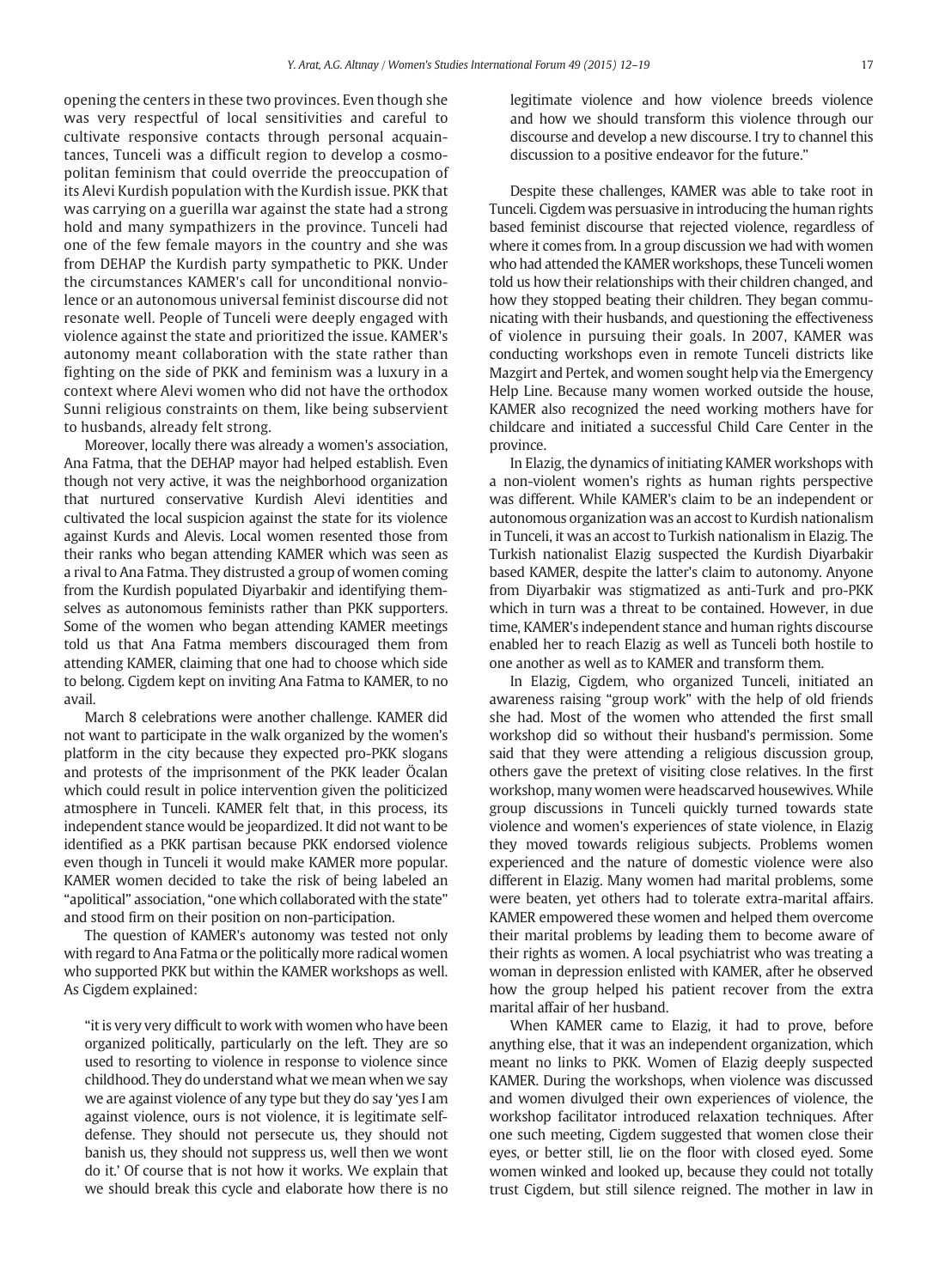whose house the workshop convened before KAMER acquired its own place was frightened and could not refrain herself from looking through the key hole to see if the women inside were alive. She called her daughter-in-law to step outside the room to advise her not to close her eyes. "It is the organization or something (referring to PKK as a terrorist organization) they could harm or drug you", she insisted. She would not trust the Kurdish women from Diyarbakir who she assumed were on the enemy camp. Over time, women of Elazig narrated this story with embarrassment and as a yard stick of how far they had moved in their relationships with the women from Diyarbakir.

Sibel was one of these women for whom KAMER's discourse was transformative. Before she came to KAMER, she had prejudices against Christians and was scared of Armenians. After the workshops, she began questioning herself and why she felt what she did. As a Muslim, even the idea of going to a church was disturbing for her. After the awareness sessions on discrimination, she decided to visit a church by herself. There was a service which she watched and enjoyed. At that moment, she felt that she was regenerating herself. In a short span, the KAMER experience had ignited a personal transformation.

With this expanded world view, Sibel worked hard to institutionalize KAMER in Elazig despite widespread claims among her own friends that it was a PKK tool. In 2006, March 8 was celebrated in Elazig with a so called Purple Bazaar. All our interviewees from Elazig, including Sibel prided themselves with Purple Bazaar. Women from all the provinces in which KAMER worked came to this Bazaar to exhibit and sell their handcrafts, regional delicacies and dresses. Women with different religions, customs, and ethnicities intermingled, staying in the same hotel, eating the same food, and sharing experiences. The Kurdish Alevi women from Tunceli realized women from Elazig were not the nationalist reactionaries that they thought, and women from Elazig realized Kurdish women from Tunceli were not the frightening enemy that aimed to obliterate them. Both had been initiated into a cosmopolitan feminist discourse which helped them sympathize with one another. Sibel proudly told us how she had her picture taken in a regional dress from Şırnak, a Kurdish province with a history of guerilla warfare. After the Purple Bazaar, she maintained, many things changed. Local people began seeing KAMER differently, and accepted it as a group of women upholding women's rights rather than as a Trojan horse from the enemy camp. It was recognized that KAMER did not push women to divorce their husbands or go to bars as alleged by some local opponents and that KAMER meant to help women protect their rights. In a year, 24 workshops had been conducted in Elazig, including five in the districts. Sibel could collaborate with the municipality, the governor, the Chamber of Commerce and the Social Services to expand KAMER's activities.

After her successful experience in Elazig KAMER, Sibel was equipped to take on the difficult task of becoming a group facilitator in Tunceli. She transcended the Elazig-Tunceli confrontation by communicating with the women from Tunceli. When she first arrived in Tunceli, she openly declared herself as a Sunni woman and acknowledged that Tunceli was an Alevi province. Soon enough Tunceli women accepted Sibel, and respected her fasting during Ramadan—a Sunni but not Alevi practice. KAMER women in Tunceli knew that Sibel did not approve of PKK, but they collaborated in discovering the implications of a cosmopolitan feminism which looked critically on all types of violence that inequalities bred.

In short, KAMER was not only able to establish itself in the two polarized neighboring provinces of Elazig and Tunceli, but was also able to nurture direct links between them. The Alevi Kurdish women of Tunceli first had to overcome their prejudices against KAMER as an "autonomous" feminist organization from Diyarbakir, only to confront later a much deeper prejudice which they nourished against their nationalist Sunni neighbors in Elazig. Elazig mirrored Tunceli. The nationalist Sunni women of Elazig had to overcome resistance against both the "autonomous" KAMER as well as the Alevi Kurdish women of Tunceli. Confronted with rising ethnic tensions, the Turkish-Sunni and Kurdish-Alevi women of KAMER from these two provinces were able to articulate a feminist ethics of non-violence, which was put into practice simultaneously in the home and outside. By organizing public events such as the Purple Bazaar, they were also assuming agency in transforming the ethnicized and masculinized public spaces of these towns, communicating through the cosmopolitan language of human rights feminism. This was a language of the right to difference and equality to men. In this discourse, all types of violence, including gender based violence, was an encroachment on basic human rights.

Tunceli and Elazig are only two of the 23 provinces where KAMER has a grassroots presence. In many of these provinces, the towns themselves are sites of multilayered ethnic, religious or sectarian divides. In most cities, KAMER is the only women's organization and often the only autonomous civil society organization. In almost all cases, KAMER remains the only civil society organization where ethnic, religious or sectarian groups actively work together in a non-hierarchical structure.

### Conclusion

KAMER, equipped with an unadulterated feminist language which heralded the autonomy of the individual and equality of women to men was able to cultivate cosmopolitan values by persuasively "talking to strangers" and making others "talk to strangers", as Danielle S. Allen suggests. Through this language of human rights, women could transcend local ethnic strife and the layered gendered violence perpetrated in the local vernacular. KAMER was able to introduce both the Kurdish nationalist Alevi women of Tunceli as well as the Turkish nationalist orthodox Sunni women of Elazig to a cosmopolitan feminist discourse through its awareness workshops. Women of Tunceli and Elazig who were assumed to have irreconcilable differences could then talk to one another overcoming intersectionally shaped ethnic, religious and gendered violence in their lives.

At the grassroots level, through the faith KAMER women had in the power of a rights based feminist discourse, cosmopolitan in spirit and substance, and the patience they had in sharing their faith with other women, it was possible to introduce the language of human rights, even in a context of nationalist conflict and long-standing religious and ethnic prejudices that nurture militarized ethnic nationalisms. The cultivation of this cosmopolitan awareness helped generate feminist solidarity and empower women to stop the domestic violence in their lives. The KAMER example shows that in a